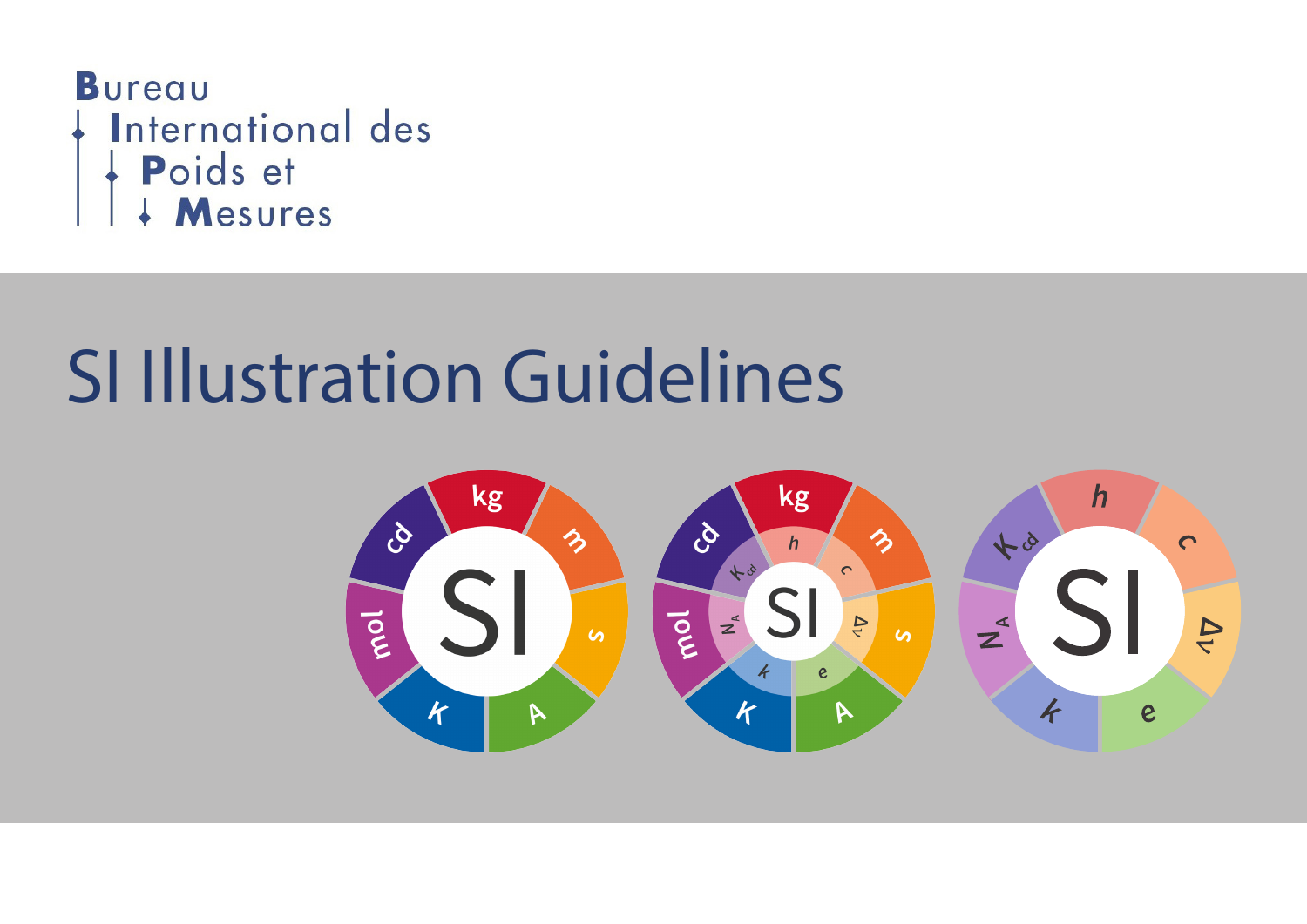## Our illustration

The use of a common graphic will transcend any language barriers and enable all our campaigns to be recognised as part of this worldwide story. Therefore our illustration should never be distorted or altered in any way. Always make sure you are using the correct version.



Our illustration should have space around it. An exclusion zone can be created by using the width of the letter 'S' of the illustration:

#### **Illustration artwork**

JPEG, PNG and EPS file formats are available:

**JPEG** - compatible with printed items and the web. Available to download from the website.

**PNG** - for use on the web only (raster with transparent background). Available to download from the website.

**EPS** - best used for printed material (vector with transparent background). If you require an EPS version of the illustration please contact: **revised.si@bipm.org**



Exclusion zone around illustration

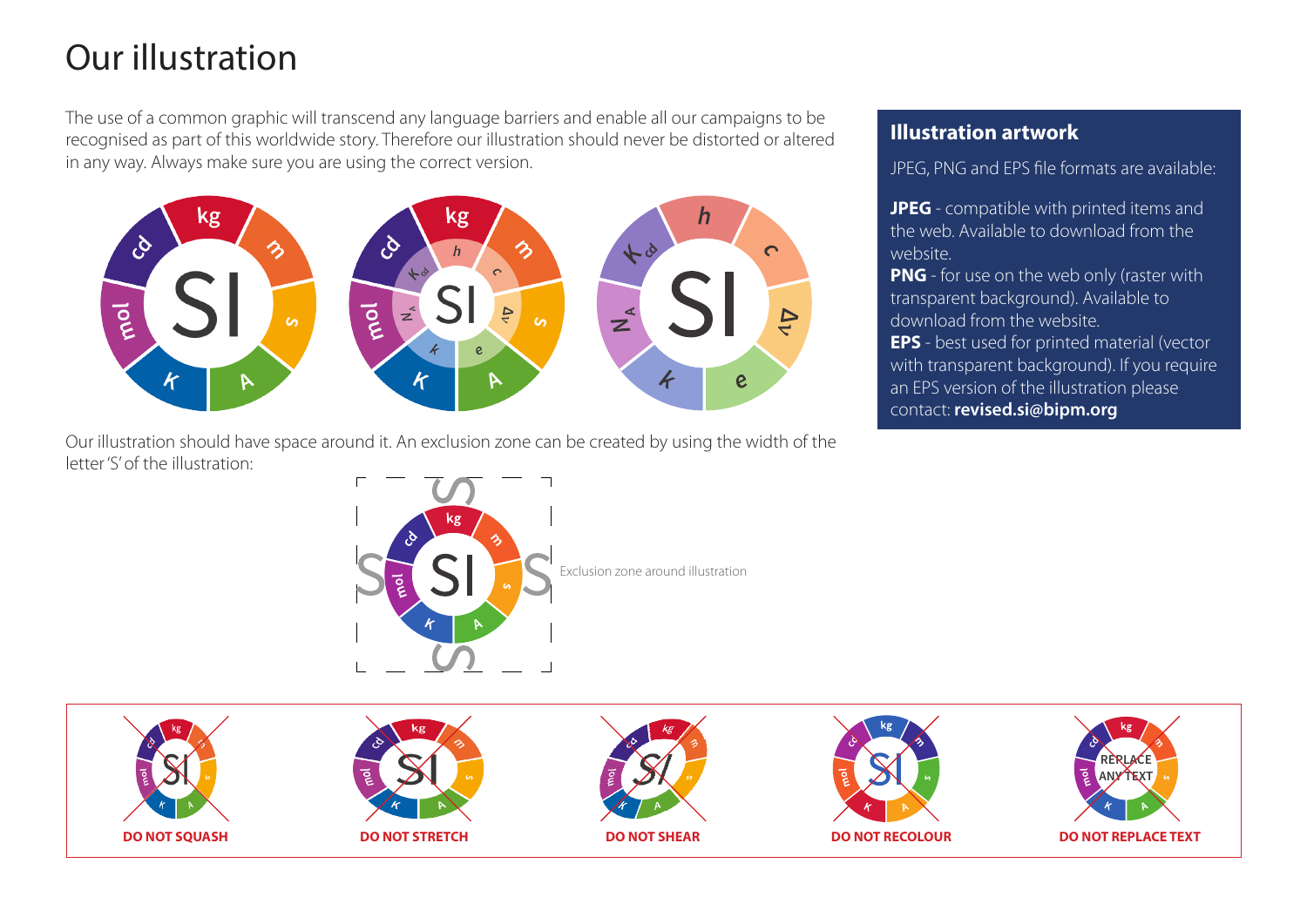## Our illustrations colours

Our illustration is available in three formats and these colourways: